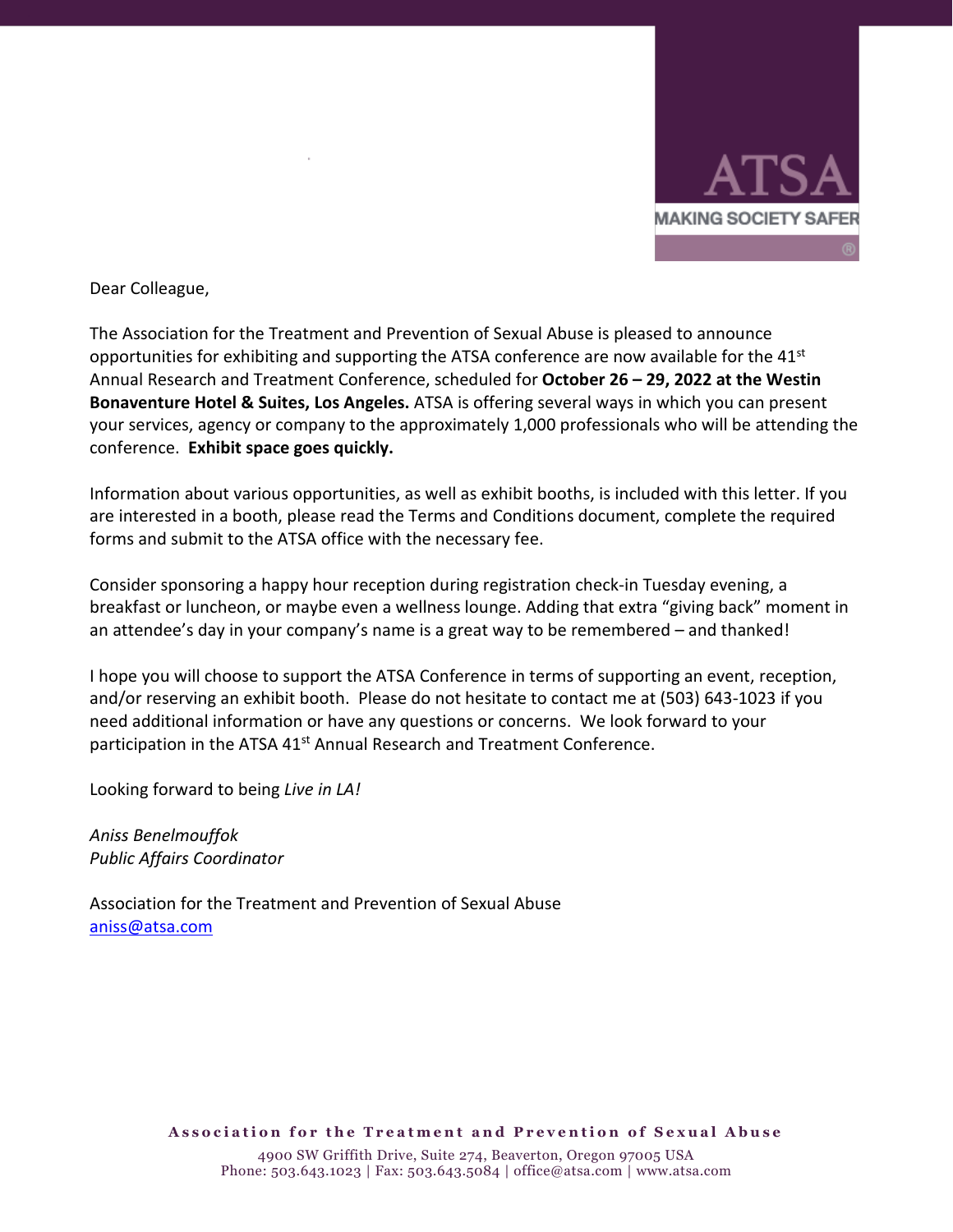#### **Not able to booth this year, but would still like to make the ATSA connection?**

Provide the gift of comfort and creativity in a variety of different ways and all branded with your Agency or University. Examples include:

**WELLNESS LOUNGE**, brought to ATSA Attendees by (your company here)



**NETWORKING CORNER**, comfortable conversations and device charging solutions courtesy of (your company here)



**Sponsor a Happy Hour during Tuesday Evening Registration Check-In!**

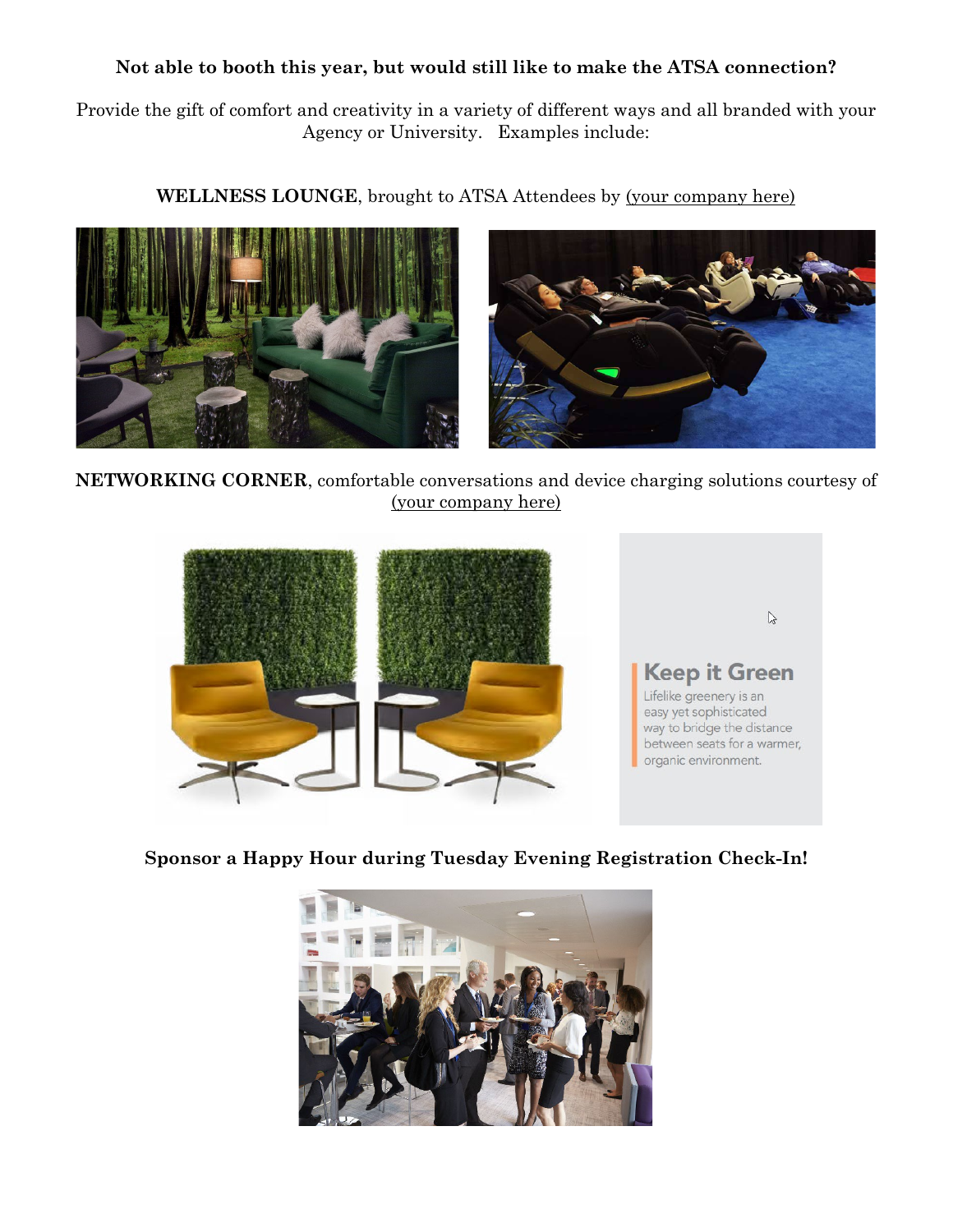# **PLATINUM SUPPORTER (1 available)**

The \$7,000 fee provides:

- First choice for location of two (2) 8 x 10 exhibit booths
- Notice of your support will appear in the announcements slide presentation prior to the start of the plenary sessions on Thursday, Friday and Saturday of the Conference;
- Notice of your support and company logo to be featured in the Conference App banner;
- An acknowledgement of the platinum level support in the final conference Program;
- One page (single-sided) advertising space in the conference program.
- Two (2) Conference registrations: Pre-Conference and Concurrent Sessions. Waiver does not include Continuing Education credits.

## **GOLD SUPPORTER (3 available)**

The \$3,500 fee provides:

- Choice of location for one (1) 8 x 10 exhibit booth. (Selection would be secondary to Platinum Supporter and would be in order of receipt of payment for the Gold Support.)
- Notice of your support would appear in the announcements slide presentation prior to the start of the plenary sessions on Thursday, Friday and Saturday of the Conference;
- Notice of your support and company logo to be featured in the Conference App banner;
- An acknowledgement of the Gold level support in the final conference Program;
- One half page (single-sided) advertising space in the conference program.
- One (1) Conference registration: Pre-Conference and Concurrent Sessions. Waiver does not include Continuing Education credits.

# **EVENT OPPORTUNITIES**

These options enable your agency to have a presence at the ATSA conference and allow your agency to access the ATSA conference attendees, even without an exhibit. Your support will be acknowledged in the final conference program, by signs where appropriate and each day during the announcements prior to the plenary sessions.

ATSA is hopeful that you will choose to support the ATSA Conference by supporting an event. Please contact Aniss Benelmouffok, Public Affairs Coordinator: [aniss@atsa.com](mailto:aniss@atsa.com) to discuss specific details.

| <b>Continental Breakfast</b>     | Wednesday (Pre-Con)                | \$2,000                        |
|----------------------------------|------------------------------------|--------------------------------|
| <b>Continental Breakfast</b>     | Thu., Fri., and/or Sat.            | \$3,000 per day                |
| <b>Morning Break</b>             | Wed., Thu., Fri., and/or Sat       | $$1,000$ per day               |
| Afternoon Break                  | Wed., Thu., Fri., and/or Sat       | \$2,000 per day                |
| Pre-Conference Luncheon          | Wednesday                          | \$7,000                        |
| ATSA Membership Luncheon         | Friday                             | \$7,000                        |
| <b>Registration Folders/Bags</b> | Supported by printed               | \$4,500                        |
| One % column advertising space   | In conference program              | \$1,000                        |
| Literature Distribution          | Inserted in Registration materials | Email office@atsa.com          |
|                                  |                                    | for pricing and include sample |

piece and specs.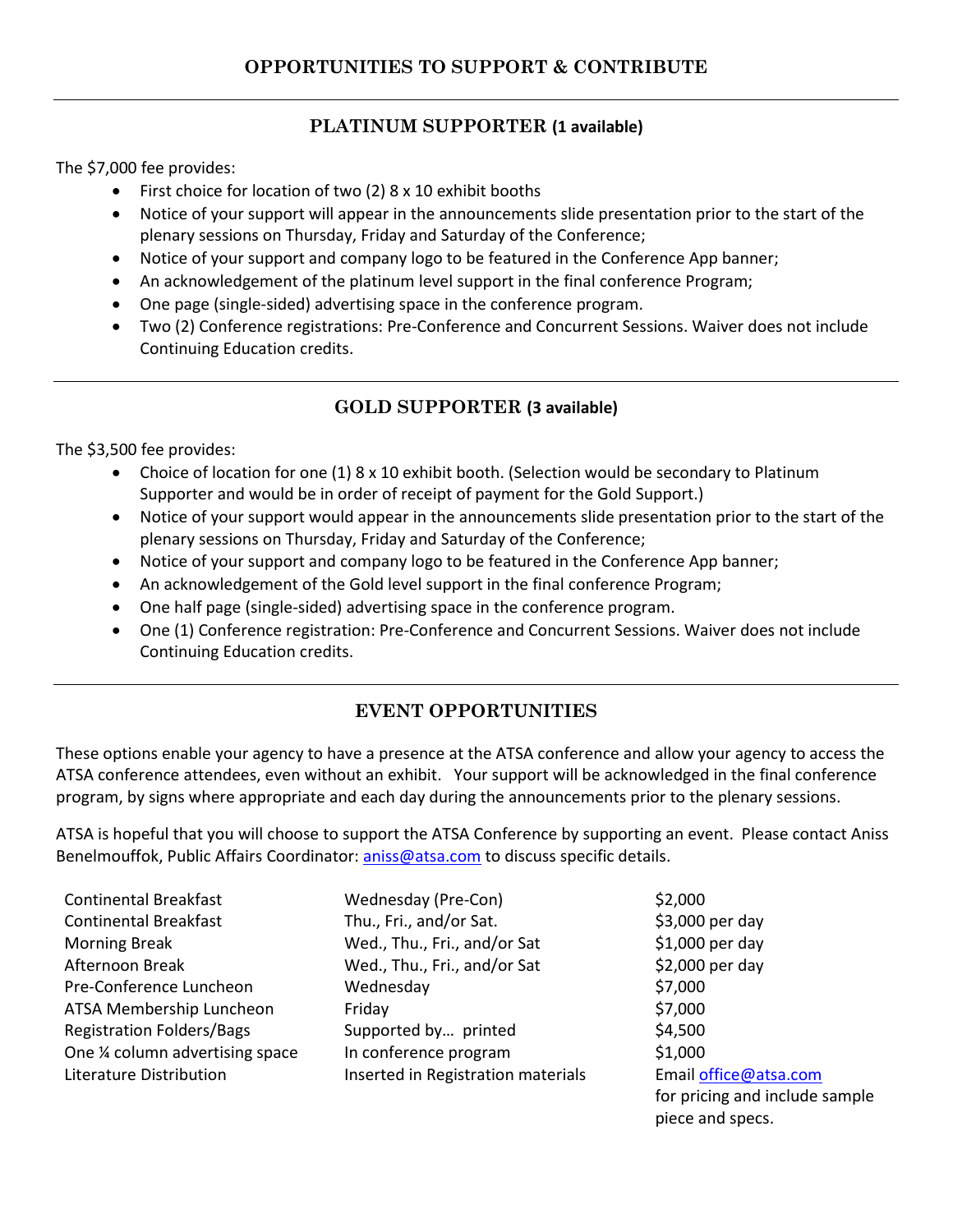#### **EXHIBIT BOOTH**

Exhibit booths are available for a fee of \$1,500.00. The fee will cover:

- 8' x 10' pipe and draped booth
- 3' high side rails
- $\bullet$  1 6' skirted table
- $\bullet$  1 7"x47" Identification sign
- $\bullet$  2 padded side chairs
- $\bullet$  1 lined wastebasket
- Booth location will be assigned by ATSA

**Additional services including internet, phone, and electrical service must be arranged directly with and paid to the hotel preferred providers for these services; this information will be mailed to you by the exhibit contractor**.

## **THE EXHIBIT HALL**

Exhibits will be located in the San Diego Ballroom on Level 2 of the Westin Bonaventure Hotel & Suites, Los Angeles. Exhibit space and move-in time may be subject to change.

The Preliminary schedule for exhibits is:

| Set up: Tuesday, October 25 |                                                                                             |                                                                                                                   | 12:00 p.m. $-8:00$ p.m. |  |
|-----------------------------|---------------------------------------------------------------------------------------------|-------------------------------------------------------------------------------------------------------------------|-------------------------|--|
| Open:                       | Wednesday, October 26<br>Thursday, October 27<br>Friday, October 28<br>Saturday, October 29 | 7:30 a.m. until 5:30 p.m.<br>7:30 a.m. until 5:30 p.m.<br>7:30 a.m. until 5:30 p.m.<br>7:30 a.m. until 12:00 p.m. |                         |  |
| Tear down:                  | Saturday, October 29                                                                        | noon                                                                                                              |                         |  |

## **CONTRACTOR SERVICES AND DRAYAGE CONTRACTOR**

Complete information, instructions, and schedule of prices for shipping and drayage, electrical work, etc. will be included in the "Exhibitor's Service Manual" which will be emailed to you from **TotalExpo, Inc.,** ATSA's contracted exhibit services company for 2022. The exhibitor is responsible for these charges.

## **REFUND POLICY**

If written/emailed notice indicating cancellation is received by ATSA prior to September 19, 2022, monies will be refunded less a \$150.00 administration fee. No refunds will be made after that date.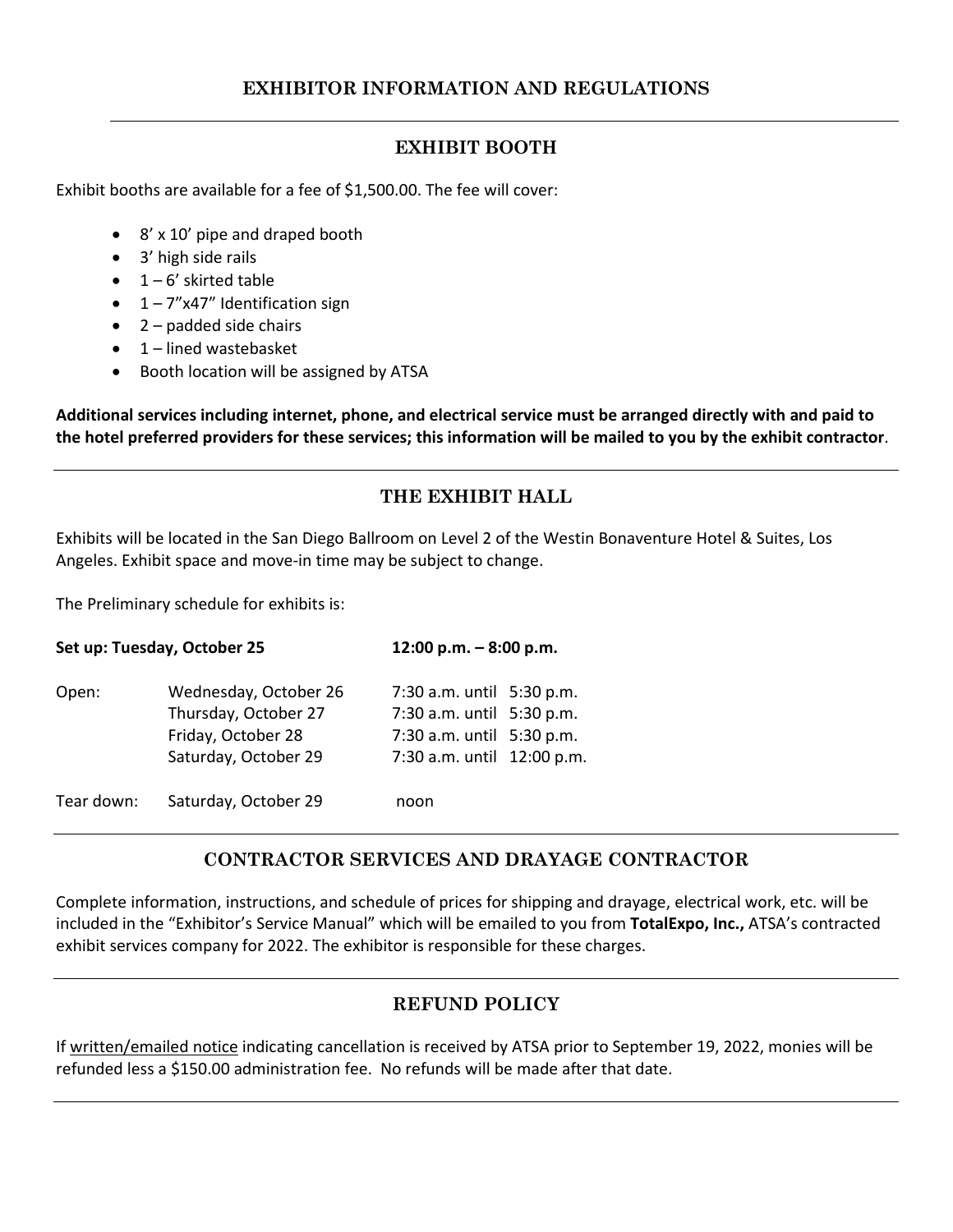#### **ASSIGNMENT OF SPACE**

Exhibit assignments will be made by ATSA. Space assigned will depend on amount of space requested, availability, and exhibits assigned previously. ATSA reserves the right to rearrange the floor plan and to relocate any exhibit at any time prior to the opening of the Conference.

#### **SUB-LETTING SPACE**

No exhibitor shall assign, sublet or apportion the whole or part of the assigned space to any other representative, business, company, or organization.

#### **ELIGIBILITY**

ATSA reserves the right to determine the eligibility of any exhibit for inclusion in the Conference. The acceptance of an exhibit does not constitute ATSA's endorsement of any company/organization's products, goods or services.

## **CONDUCTING EXHIBITS**

Demonstration and distribution of literature must be made within the space assigned to the exhibitor. No food or beverages are to be sold or given as samples. ATSA reserves the right to curtail exhibits or parts of exhibits that reflect against the character of the Conference or the Association for the Treatment and Prevention of Sexual Abuse. Noise levels of audio equipment shall be kept at levels that do not disturb nearby exhibitors. Exhibitor agrees to comply with all federal, state and local laws and regulations.

## **LIABILITY AND INDEMNIFICATION**

Exhibitor shall be fully responsible to pay for any and all damages to property owned by Westin Bonaventure Hotel & Suites, Los Angeles, its owners or managers, which result from any act or omission of Exhibitor. Exhibitor agrees to defend, indemnify and hold harmless, Westin Bonaventure Hotel & Suites, Los Angeles, its owners, managers, officers or directors, agents, employees, subsidiaries and affiliates, from any damages or charges resulting from Exhibitor's use of property. Exhibitor's liability shall include all losses, costs, damages, or expenses arising from, out of, or by reason of any accident or bodily injury or other occurrences to any person or persons, including the Exhibitor, its agents, employees, and business invitees which arise from or out of the Exhibitor's occupancy and use of the exhibition premises, the Hotel or any part thereof.

## **TEAR DOWN AND REMOVAL**

The exhibitor agrees that they **will not** tear down and/or remove the exhibit prior to the scheduled time. **Failure to adhere to the tear down schedule may impact exhibitor's acceptance in future years.**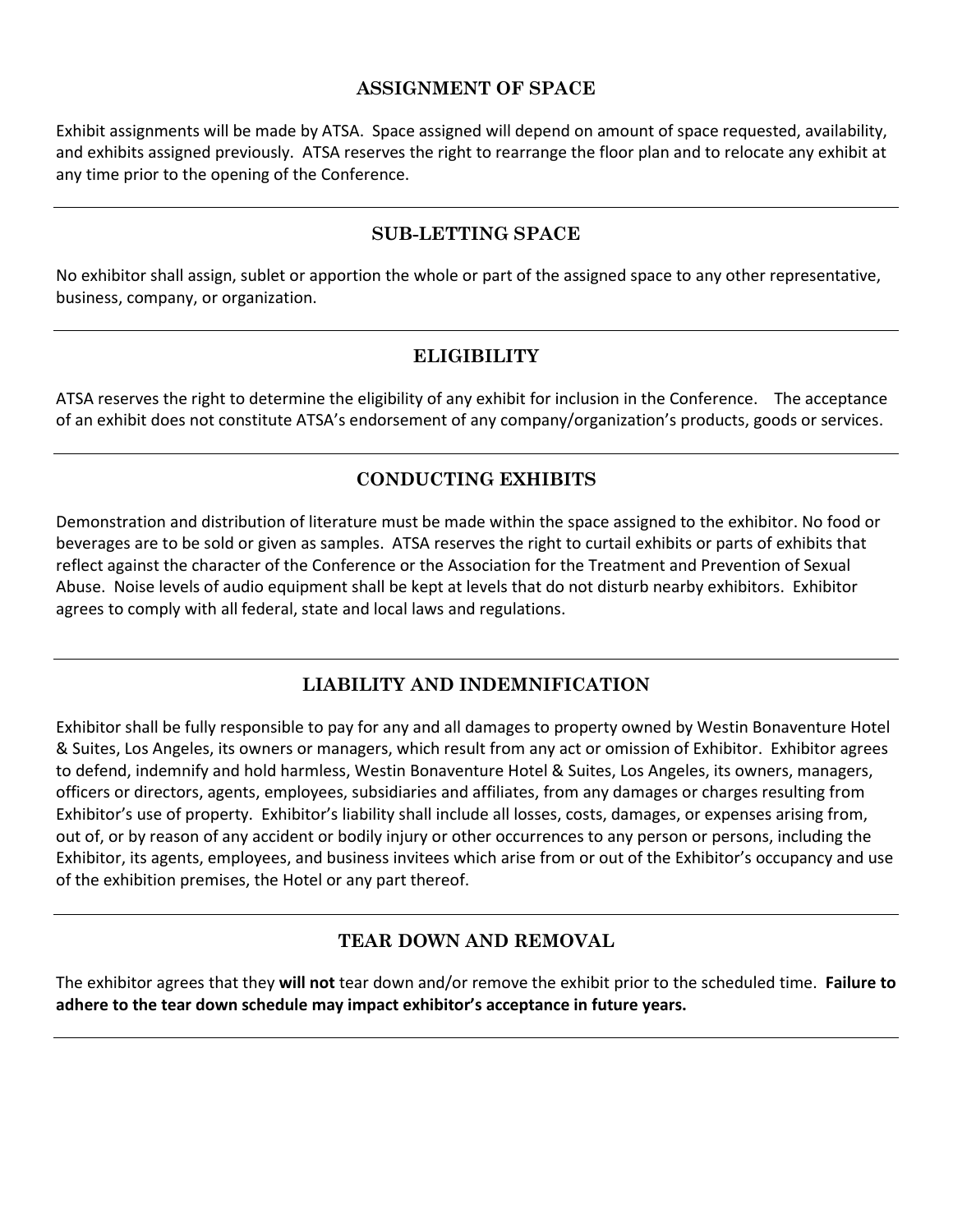#### **FORCE MAJEURE**

This contract will terminate if due to circumstances beyond the control of ATSA the exhibit space is not available for use due to war, government action, or order, act of god, fire, strikes, labor disputes, or any other cause beyond the control of the parties. The exhibitor will only be entitled to a refund of their exhibit fee or a prorated portion of their exhibit fee based on the length of the disruption.

## **VIOLATION OF THE EXHIBITOR RULES**

Should the exhibitor violate the exhibitor regulations ATSA reserves the right to terminate this contract, remove the exhibitor from the show and retain all fees paid to ATSA.

## **GOVERNING LAW**

The interpretation and enforcement of this agreement shall be governed by and under the laws of the State of Oregon and any legal action to interpret or enforce this agreement shall be brought and decided in the State Court of Oregon for the County of Washington.

## **TO REGISTER AS AN EXHIBITOR**

Exhibit space assignment will be made by ATSA (no exceptions). **If you are interested in exhibiting at the 2022 ATSA Research and Treatment Conference, sign and send this agreement and the following form with payment (***Space will be not confirmed without receipt of payment***) on or before September 19, 2022 to:**

> Association for the Treatment and Prevention of Sexual Abuse **Attention: Ms Mike Thomas, Exhibitor Coordinator** 4900 SW Griffith Drive, Suite 274 Beaverton, OR 97005 Fax: (503) 643-5084 / Email: [office@atsa.com](mailto:office@atsa.com)

**I have read and agree to the above exhibitor regulations.**

\_\_\_\_\_\_\_\_\_\_\_\_\_\_\_\_\_\_\_\_\_\_\_\_\_\_\_\_\_\_\_\_\_\_ Exhibitor

Signature Date Date

\_\_\_\_\_\_\_\_\_\_\_\_\_\_\_\_\_\_\_\_\_\_\_\_\_\_\_\_\_\_\_\_\_\_ \_\_\_\_\_\_\_\_\_\_\_\_\_\_\_\_\_\_\_\_\_\_\_\_\_\_\_\_

**(please complete the following form)**